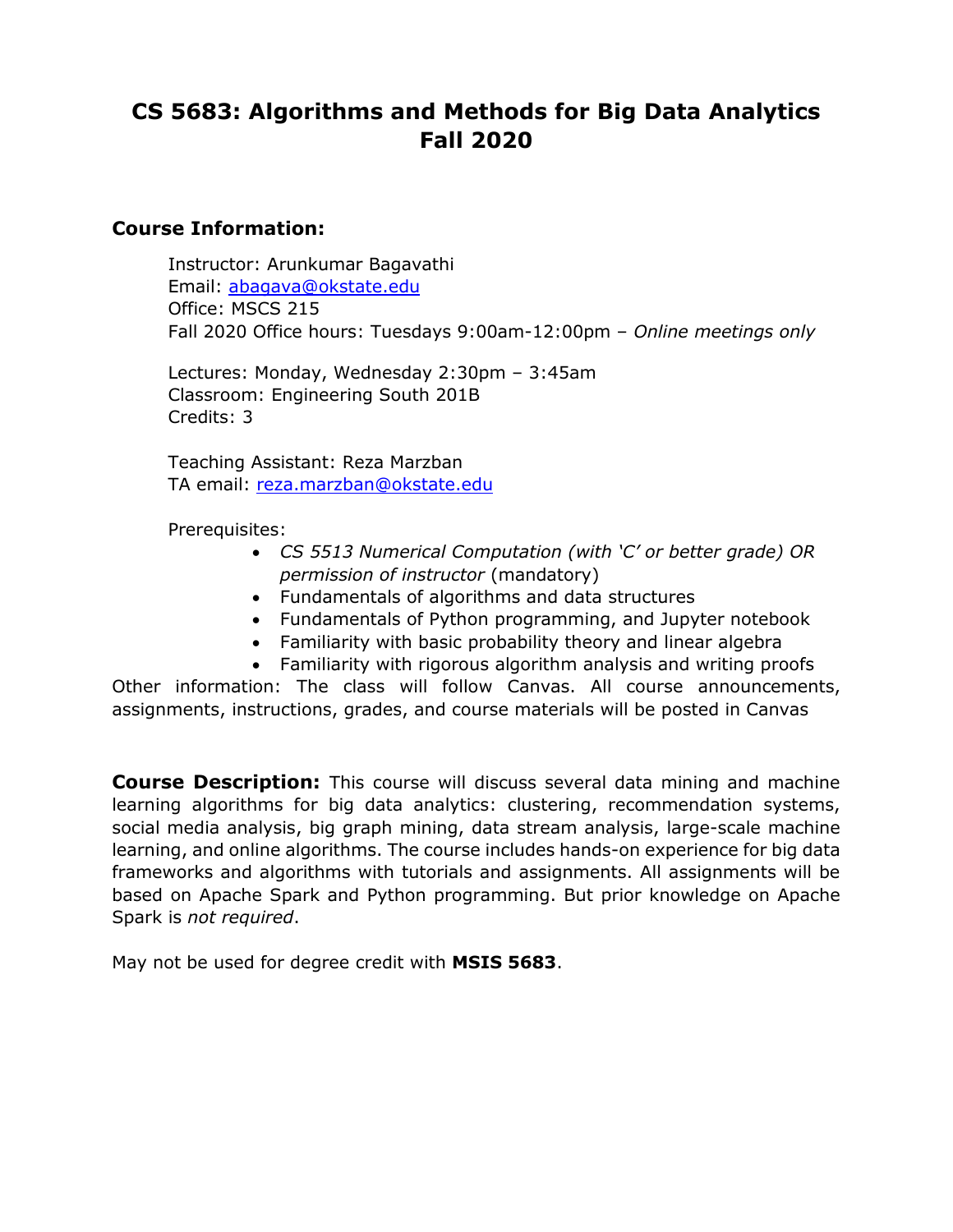# **Topics**

Following is the tentative syllabus for the course. It is intended to change based on availability of time.

- 1. Introduction to Spark
- 2. Frequent Itemset Mining: Apriori algorithm
- 3. Similar items: Shingling, Locality-Sensitive Hashing
- 4. Clustering
	- a. Similarity measures
	- b. Hierarchical clustering
	- c. K-means clustering
	- d. BFR algorithm
	- e. CURE algorithm
- 5. Recommender systems
	- a. Content-based model
	- b. Collaborative filtering
	- c. Dimensionality reduction
		- i. Eigen values and eigenvectors
		- ii. SVD
		- iii. CUR decomposition
- 6. Text mining
	- a. POS tagging
	- b. NER models
	- c. Simple topic modelling
- 7. Graph Mining
	- a. Introduction to (social) networks
	- b. PageRank
	- c. Link spam
	- d. Community detection
		- i. Personalized PageRank
		- ii. Motif-based clustering
		- iii. Louvain algorithm
- 8. Data Stream Mining
	- a. Sampling methods
	- b. Querying standard and ad-hoc querying
	- c. Filtering methods Bloom filters
	- d. Counting distinct elements Flajolet-Martin algorithm
- 9. Large-scale Machine Learning
	- a. Parallel ML
	- b. Decision Trees
	- c. SVM
	- d. Neural networks
		- i. CBOW and skip-gram models
		- ii. Intro to text and graph representation learning
- 10.Online Algorithms (OR) Intro. to Visual Analytics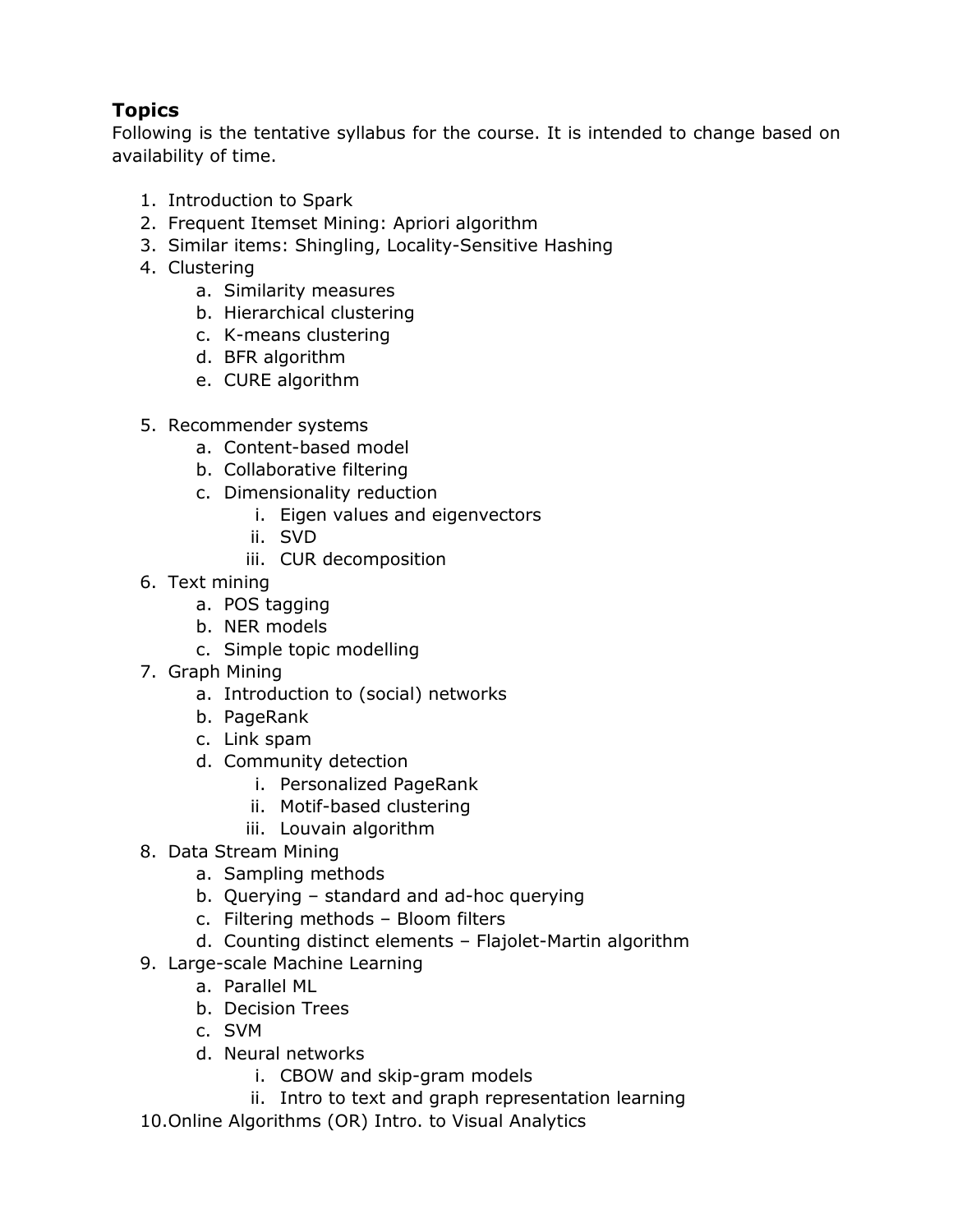## **Grading:**

There are only 3 activities in the course throughout the semester: Assignments, Projects, and Final exam. Ph.D. students however have to make an extra online paper presentation, related to their research, to the class. Assignments are more like tutorials to understand the basics of algorithms and frameworks, and Projects will involve both Python or PySpark programming along with problem solving tasks. All submissions will be on Canvas. The final exam will be on the Finals week of the semester. The exam will be conducted online. The exam questions format and syllabus will be decided during the pre-finals week. Class participation (both in-class and Canvas discussion boards) will be utilized to assign extra grades.

## **M.S. students grading:**

Assignments: 25% Projects: 50% Final exam: 25%

# **Ph.D. students grading:**

Assignments: 25% Projects: 40% Paper presentation: 10% Final exam: 25%

# **Assignments Policy:**

**Assignments and Projects:** The course has two activities: 1) *Assignments:* These are short (more like tutorial) activities and it does not require much time to complete, and 2) *Projects:* These are much broader activities and it takes substantial amount of your time to complete it. Both activities involve both programming and problems.

**Code of conduct:** We follow OSU students code of conduct *extremely seriously*. Standard penalty for students who jeopardize the code of conduct is suspension from the university. We recommend students to form online groups and discuss about assignments and projects. However, each student should write their answers independently along with list of people they discussed with in the submission.

**Questions:** Post your questions on discussion board or email instructor/TA. We will try hard to reply as soon as possible. You can expect our reply anytime within 12 hours of your question. *Please do not post questions in last few hours of the deadline.*

**Late submissions:** Students have a total of **2 grace periods** for both assignments and projects. However, we will not accept submissions after 1 week of the due date.

**Regrading:** We try our best to make fair and consistent grading for all activities. So the grades you receive are very unlikely to change significantly. However, if you want to regrade your work, email us your requests within a week after receiving your grades.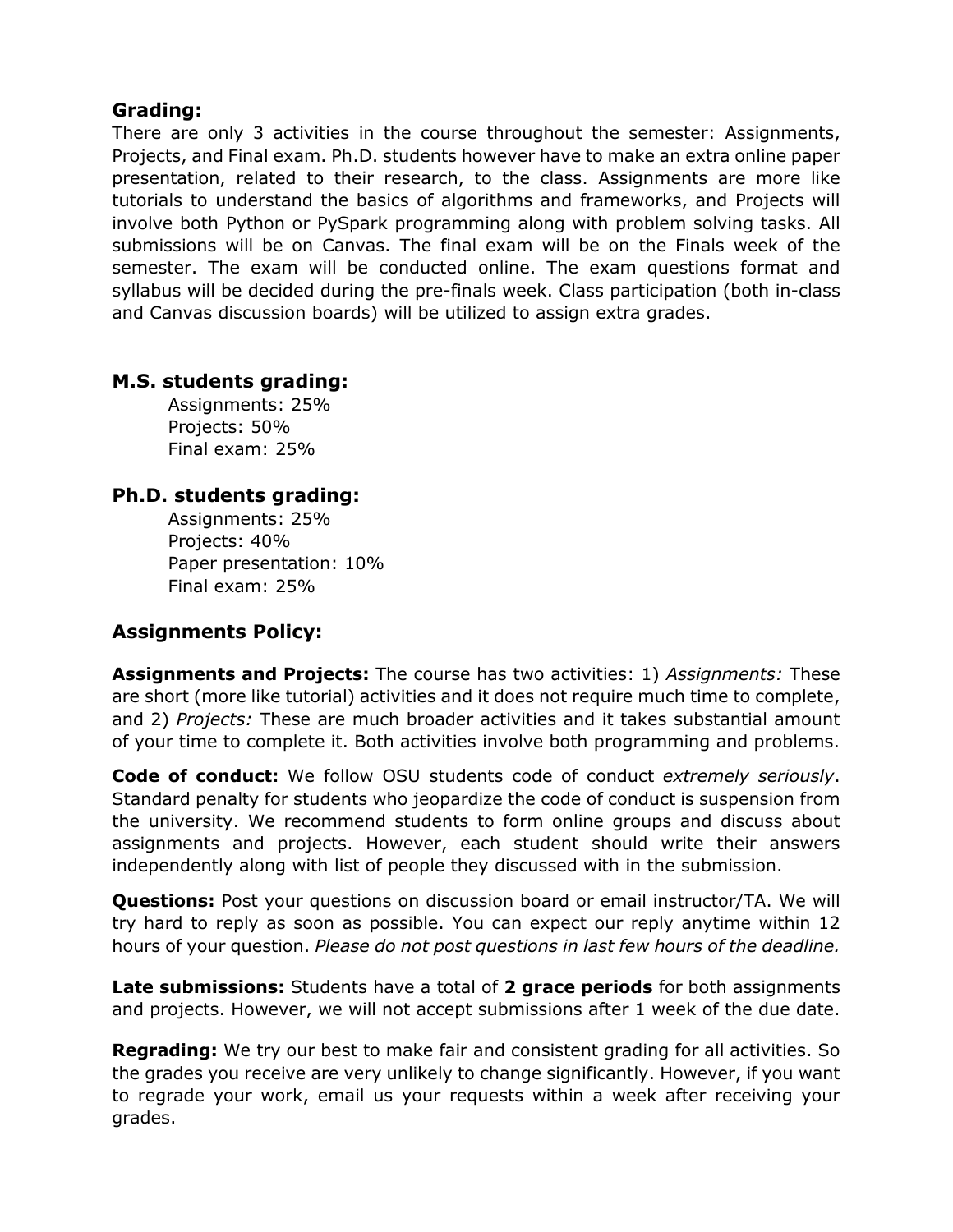## **Books:**

Books are not mandatory for this course. Following are good books to read for this course:

- 1. "Mining Massive Datasets", Second Edition by Jure Leskovec, Anand Rajaraman, and Jeffrey David Ullman
- 2. "Spark: The Definitive Guide", 2018 Edition by Bill Chambers and Matei Zaharia
- 3. "Introduction to Data Mining", Second Edition by Pang-Ning Tan, Michael Steinbach, Anuj Karpatne, and Vipin Kumar

### **Student Guidance on Wearing Facial Coverings**

**All OSU students, employees, and visitors must wear a facial covering (mask) upon entering any campus building and when near or encountering others. This includes during class and in laboratory settings. Please be aware that additional personal protective equipment (PPE), such as a face shield along with a mask, may be required in certain classroom and laboratory settings. Students who fail to wear their facial covering will be asked to leave the room and return after retrieving their facial covering.**

**Students who continuously fail to comply with this university expectation will be referred to the Office of Student Conduct Education and Administration for the [Student Code of](https://studentconduct.okstate.edu/code)  [Conduct'](https://studentconduct.okstate.edu/code)s Failure to Comply policy.** 

**COVID-19 can be spread when people are asymptomatic, which means they do not know they are sick yet. Wearing facial coverings has been shown to reduce the spread of COVID-19 to others. It is important that OSU is a safe place to work and study, and taking this step creates a safe environment for all of us as advised by the CDC. More on facial covering guidelines. [\(https://go.okstate.edu/coronavirus/campus-reopening-plan/plan-at-a](https://go.okstate.edu/coronavirus/campus-reopening-plan/plan-at-a-glance/face-coverings.html)[glance/face-coverings.html\)](https://go.okstate.edu/coronavirus/campus-reopening-plan/plan-at-a-glance/face-coverings.html)**

#### **COVID-19 UPDATES**

#### **<https://go.okstate.edu/coronavirus/>**

Please visit this webpage for information regarding the university's response to the COVID-19 pandemic, answers to frequently asked questions, and other important updates.

## **[ACADEMIC INTEGRITY](http://academicintegrity.okstate.edu/)**

101 Whitehurst/405-744-5627[/http://academicintegrity.okstate.edu](http://academicintegrity.okstate.edu/)

OSU is committed to maintaining the highest standards of integrity and ethical conduct. This level of ethical behavior and integrity will be maintained in this course. Participating in a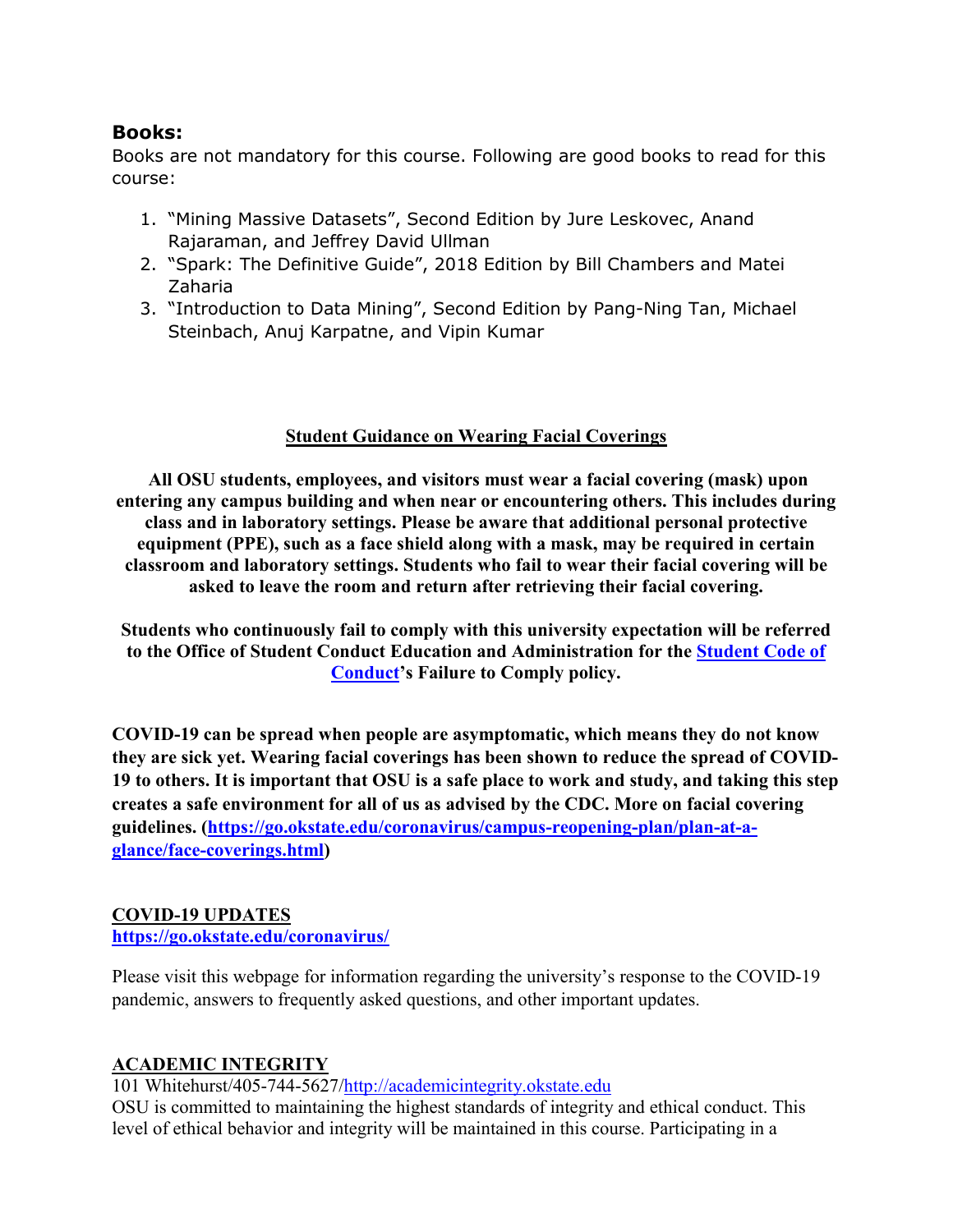behavior that violates academic integrity (e.g., unauthorized collaboration, plagiarism, multiple submissions, cheating on examinations, fabricating information, helping another person cheat, unauthorized advance access to examinations, altering or destroying the work of others, and altering academic records) will result in an official academic sanction. Violations may subject you to disciplinary action including the following: receiving a failing grade on an assignment, examination or course, receiving a notation of a violation of academic integrity on your transcript, and being suspended from the University. Students have the right to appeal the charge.

### **COPYRIGHT & FAIR USE POLICY OF COURSE MATERIALS**

Course materials may not be published, leased, sold to others, or used for any purpose other than appropriate OSU-related individual or group study without the written permission of the faculty member in charge of the course and other copyright holders. This paragraph grants you a limited license giving you access to materials for this course, including PowerPoint slides, audio/video recordings, written, or other materials, for appropriate OSU-related educational use only. Lectures should not be recorded without permission from the faculty member and must not be further disseminated or shared. Assignments, quizzes, and exams (individual questions or in its entirety) should not be uploaded to websites offering note-sharing, tutoring, or other academic help (free or by paid subscription).

## **CLASS PARTICIPATION**

Class participation is a critical component of learning; therefore, you are expected to participate fully in all scheduled class meetings. While no penalty may be assessed for class absences during Fall 2020, you may not be permitted to make up certain class activities if absent. If you are ill, you should stay home. If you are required to participate in official university-sponsored activities or military training, you should receive an excused absence unless the written course attendance policy indicates otherwise. If you will be absent from class for sponsored activities, you must provide prior notification of the planned absence to the instructor. You may be required to submit assignments or take examinations before the planned absence.

#### **COURSE SCHEDULE ADJUSTMENTS FOR FALL**

Courses that usually meet for 50 minute class periods (e.g. Monday, Wednesday, and Friday classes) have been shortened by 5 minutes per class meeting to allow more travel time for students and faculty between classes. Instructors will be expected to provide additional assignments or instruction to make up the contact time for these courses to ensure classes meet the required semester credit hour standards.

#### **INSTRUCTOR OFFICE HOURS**

During Fall 2020 instructors and teaching assistants shall offer office hours online. Students are asked to respect the posted virtual office hours of all instructors and teachings assistants.

#### **PRE-FINALS WEEK POLICY**

Final examinations are scheduled at the end of each semester and are preceded by pre-finals week, which begins seven days prior to the first day of finals. During Fall 2020 pre-finals week, all normal class activities will continue in an online format; however, no assignment, test, or examination accounting for more than 5% of the course grade may be given; and no activity or field trip may be scheduled that conflicts with another class. This excludes makeup and laboratory examinations, out-of-class assignments (or projects) made prior to pre-finals week and independent study courses. No student or campus organization may hold meetings, banquets,